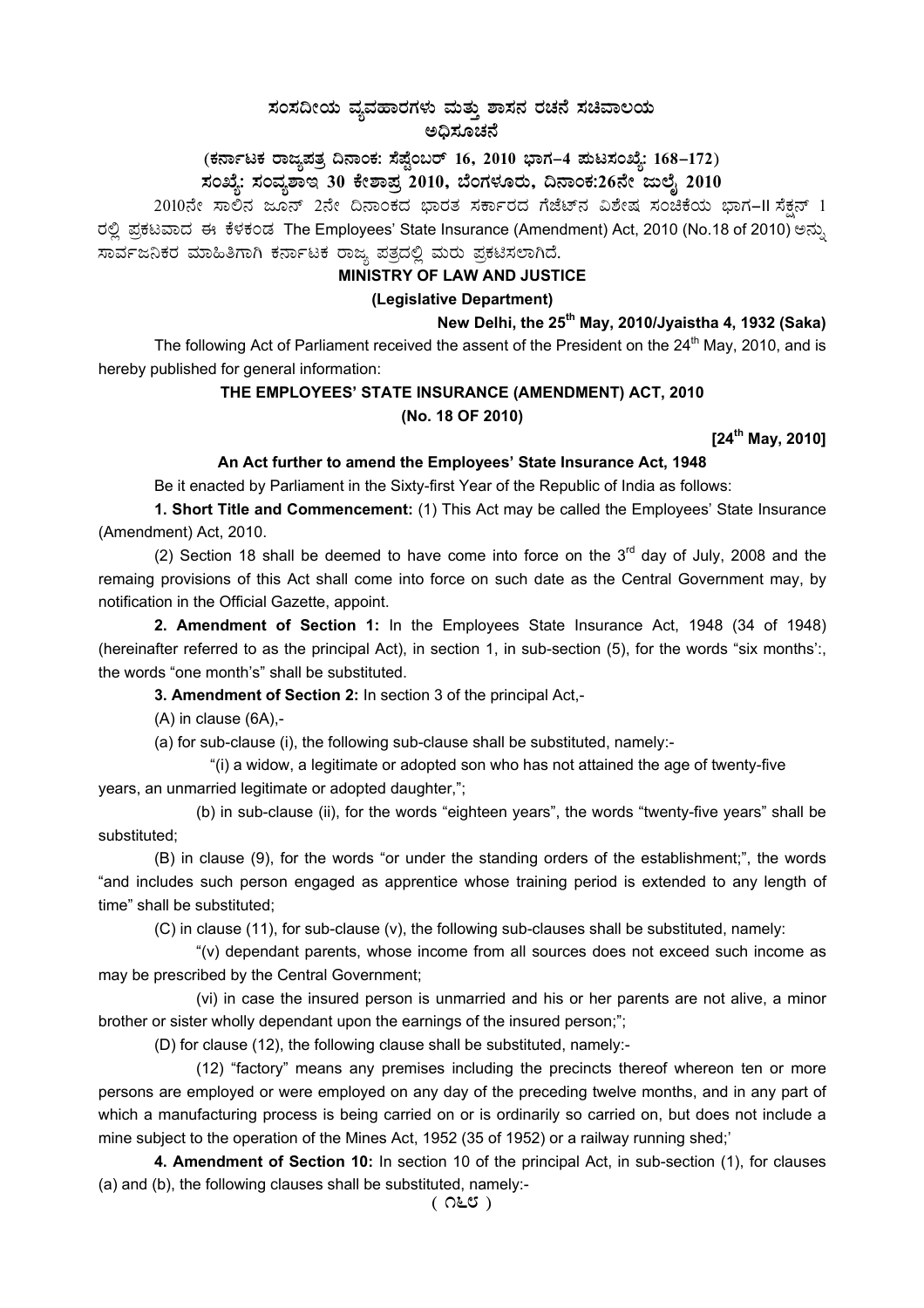"(a) the Director General, the Employees' State Insurance Corporation, ex officio as Chairman;

(b) the Director General, Health Services, ex officio as Co-chairman;".

**5. Amendment of Section 12:** In section 12 of the principal Act, for sub-section (3), the following sub-section shall be substituted, namely:-

 "(3) A persons referred to in clause (i) of section 4 shall cease to be a member on becoming a Minister or Speaker or Deputy Speaker of the House of the People or Deputy Chairman of the Council of States or when he ceases to be a member of Parliament.".

**6. Amendment of section 17:** In section 17 of the Principal Act, in sub-section (2), in clause (a), after the proviso, the following proviso shall be inserted, namely:-

 "Provided further that this sub-section shall not apply to appointment of consultants and specialists in various fields appointed on contract basis,".

**7. Amendment of Section 37:** In section 37 of the principal Act, for the words "five years'', the words "three years" shall be substituted.

**8. Amendment of Section 45:** In section 45 of the principal Act,-

 (a) for the words "Inspectors" and "Inspector", wherever they occur, the words "Social Security Officers" and "Social Security Officer" shall respectively be substituted;

(b) after sub-section (3), the following sub-section shall be inserted, namely:-

 "(4) Any officer of the Corporation authorized in this behalf by it may, carry out re-inspection or test inspection of the records and returns submitted under section 44 for the purpose of verifying the correctness and quality of the inspection carried out by a Social Security Officer.".

**9. Amendment of Section 45A:** In section 45A of the principal Act, in sub-section (1),-

(i) for the words "Inspector", the words "Social Security Officer" shall be substituted;

(ii) after the proviso, the following proviso shall be inserted, namely:-

 "Provided further that no such order shall be passed by the Corporation in respect of the period beyond five years from the date on which the contribution shall become payable.".

**10. Insertion of new section 45AA:** After section 45A of the principal Act, the following section shall be inserted, namely:-

 "45AA. **Appellate authority:** If an employer is not satisfied with the order referred to in section 45A, he may prefer an appeal to an appellate authority as may be provided by regulation, within sixty days of the date of such order after depositing twenty-five percent. of the contribution so ordered or the contribution as per his own calculation, whichever is higher, with the Corporation:

 Provided that if the employer finally succeeds in the appeal, the Corporation shall refund such deposit to the employer together with such interest as may be specified in the regulation.".

**11. Amendment of Sections 51A and 51B:** In the principal Act, in sections 51A and 51B, for the words "an insured person's'', the words "an employee's" shall be substituted.

**12. Amendment of Sections 51C and 51D:** In the principal Act, in sections 51C and 51D, for the words "insured person", the word "employee" shall be substituted.

**13. Insertion of new section 51E:** After section 51D of the principal Act, the following section shall be inserted, namely:-

 **"51E. Accidents happening while commuting to the place of work and vice versa:** An accident occurring to an employee while commuting from his residence to the place of employment for duty or from the place of employment to his residence after performing duty, shall be deemed to have arisen out of and in the course of employment if nexus between the circumstances, time and place in which the accident occurred and the employment is established.".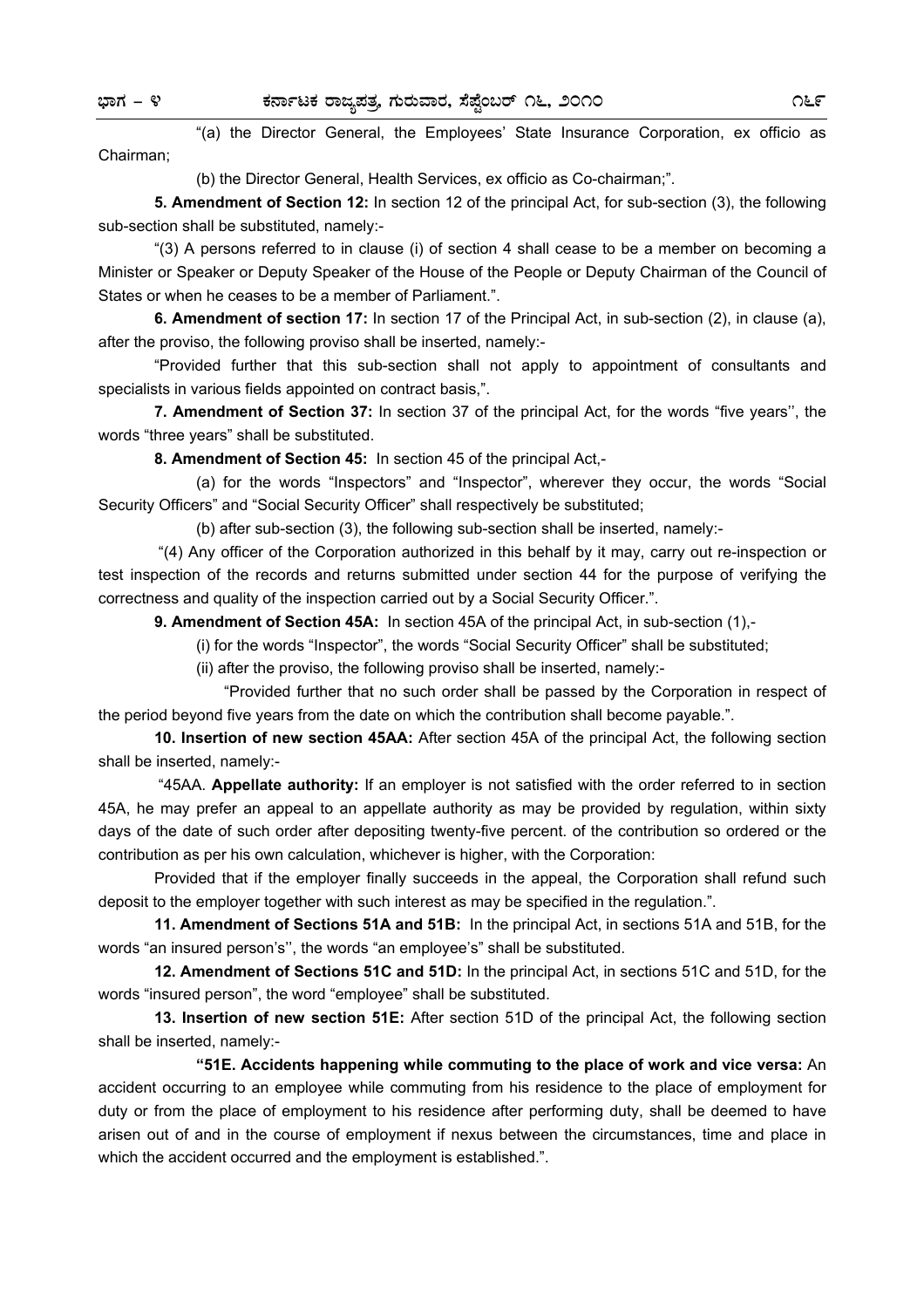**14. Amendment of Section 56:** In section 56 of the principal Act, in sub-section (3), for the third proviso, the following proviso shall be substituted, namely:-

 "Provided also that an insured person who has attained the age of a superannuation, a person who retires under a Voluntary Retirement Scheme or takes premature retirement, and his spouse shall be eligible to receive medical benefits subject to payment of contribution and such other conditions as may be prescribed by the Central Government.".

**15. Amendment of Section 58:** In section 58 of the principal Act, after sub-section (4), the following sub-sections shall be inserted, namely:-

 "(5) The State Government may, in addition to the Corporation under this Act, with the previous approval of the Central Government, establish such organization (by whatever name called) to provide for certain benefits to employees in case of sickness, maternity and employment injury:

 Provided that any reference to the State Government in the Act shall also include reference to the organization as and when such organization is established by the State Government.

 (6) The organization referred to in sub-section (5) shall have such structure and discharge functions, exercise powers and undertake such activities as may be prescribed.".

**16. Amendment of Section 59:** In section 59 of the principal Act, after sub-section (2), the following sub-section shall be inserted, namely:-

 "(3) The Corporation may also enter into agreement with any local authority, local body or private body for commissioning and running Employees' State Insurance hospitals through third party participation for providing medical treatment and attendance to insured persons and where such medical benefit has been extended to their families, to their families.".

**17. Insertion of new section 59B:** After section 59A of the principal Act, the following section shall be inserted, namely:-

 **59B. Medical and para-medical education:** The Corporation may establish medical colleges, nursing colleges and training institutes for its para-medical staff and other employees with a view to improve the quality of services provided under the Employee's State Insurance Scheme.".

 **18. Substitution of new Chapter for Chapter VA:** For Chapter VA of the principal Act, the following Chapter shall be substituted, namely:-

### **"CHAPTER- VA SCHEME FOR OTHER BENEFICIARIES**

**73A Definitions:** In this Chapter,-

(a) "other beneficiaries" means persons other than the person insured under this Act;

 (b) "Scheme" means any Scheme framed by the Central Government from time to time under section 73B for the medical facility for other beneficiaries;

 (c) "underutilized hospital" means any hospital not fully utilized by the persons insured under this Act;

 (d) "user charges" means the amount which is to be charged from the other beneficiaries for medical facilities as may be notified by the Corporation in consultation with the Central Government from time to time.

**73B. Power to frame Schemes:** Notwithstanding anything contained in this Act, the Central Government may, by notification in the Official Gazette, frame Scheme for other beneficiaries and the members of their families for providing medical facility in any hospital established by the Corporation in any area which is underutilized on payment of user charges.

**73C. Collection of user charges:** The user charges collected from the other beneficiaries shall be deemed to be the contribution and shall form part of the Employees' State Insurance Fund.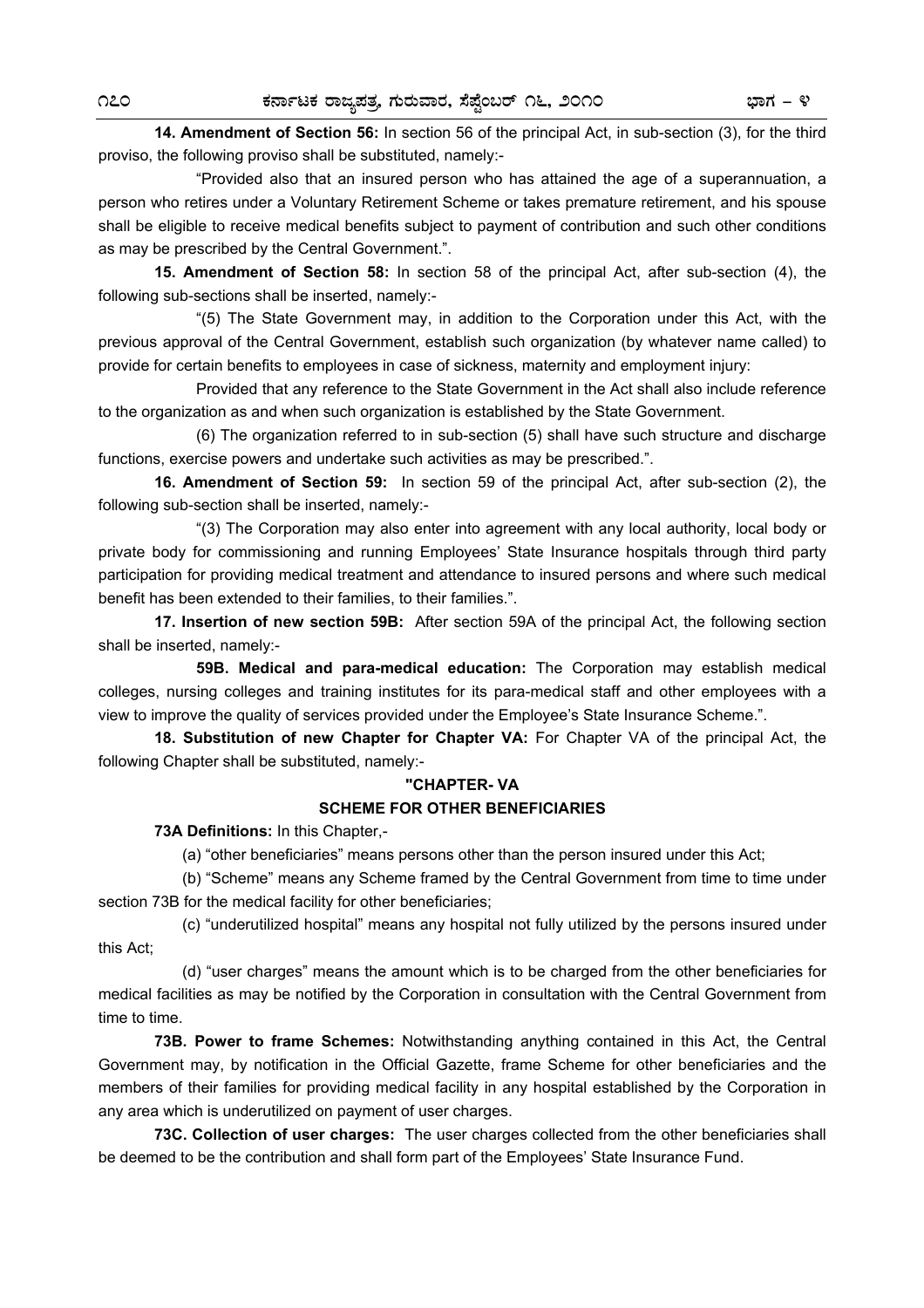**73D. Scheme for other beneficiaries:** The Scheme may provide for all or any of the following matters, namely:-

(i) the other beneficiaries who may be covered under this Scheme;

 (ii) the time and manner in which the medical facilities may be availed by the other beneficiaries;

 (iii) the form in which the other beneficiary shall furnish particulars about himself and his family whenever required as may be specified by the Corporation;

 (iv) any other matter which is to be provided for in the Scheme or which may be necessary or proper for the purpose of implementing the Scheme.

**73E: Power to amend Scheme:** The Central Government may, by notification in the Official Gazette, add to, amend, vary or rescind the Scheme.

**73F. Laying of Scheme framed under this Chapter:** Every Scheme framed under this Chapter shall be laid, as soon as may be after it is made, before each House of Parliament while it is in session, for a total period of thirty days which may be comprised in one session or in two or more successive sessions, and if, before the expiry of the session immediately following the session or the successive sessions aforesaid, both Houses agree in making any modification in the Scheme or both Houses agree that the Scheme should not be made, the Scheme shall thereafter have effect only in such modified form or to be of no effect, as the case may be; so, however, that any such modification or annulment shall be without prejudice to the validity of anything previously done under that Scheme.'.

**19. Validation:** All things done, or, omitted to be done, and all actions or measures taken or not taken during the period beginning on or after the  $3<sup>rd</sup>$  day of July, 2008 and ending immediately before the date of commencement of the Employees' State Insurance (Amendment) Act, 2010, shall in so far as they are in conformity with the provisions of this Act, as amended by the Employees' State Insurance (Amendment) Act, 2010, be deemed to have been done, or taken, or not taken, under the provisions of this Act, as amended by the Employees' State Insurance (Amendment) Act, 2010, as if such provisions were in force at the time such things were done or omitted to be done and actions or measures taken or not taken during the said period.

**20. Amendment of Section 87:** In section 87 of the principal Act, the following provisions shall be inserted at the end, namely:

 "Provided that such exemptions may be granted only if the employees in such factories or establishments are otherwise in receipt of benefits substantially similar or superior to the benefits provided under this Act:

 Provided further that an application for renewal shall be made three months before the date of expiry of the exemption period and a decision on the same shall be taken by the appropriate Government within two months of receipt of such application.".

**21. Amendment of Section 91A:** In Section 91A of the principal Act, for the words "either prospectively or retrospectively", the word "prospectively" shall be substituted.

**22. Insertion of new Section 91AA:** After Section 91A of the principal Act, the following Section shall be inserted, namely:-

**"91AA. Central Government to be appropriate Government:** Notwithstanding anything contained in this Act, in respect of establishments located in the States where medical benefits is provided by the Corporation, the Central Government shall be the appropriate Government.".

**23. Amendment of Section 95:** In Section 95 of the principal Act, in sub-section (2),-

(i) after clause (ef), the following clause shall be inserted, namely:-

"(eff) the income of dependant parents from all sources;";

(ii) after clause (eh), the following clause shall be inserted, namely:-